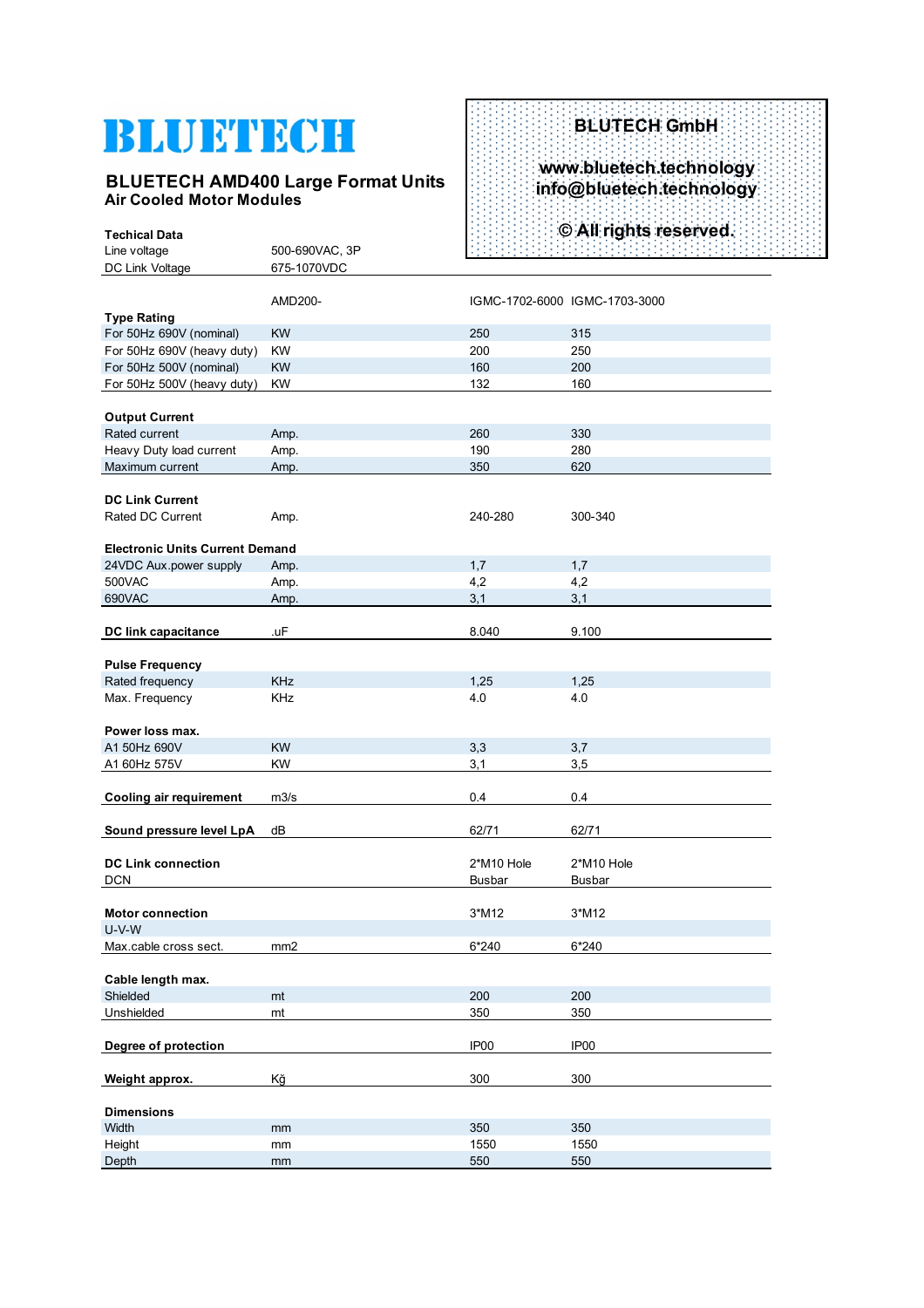## BLUFTECH

**Techical Data** 

#### **BLUETECH AMD400 Large Format Units Air Cooled Motor Modules**

### **BLUTECH GmbH www.bluetech.technology info@bluetech.technology © All rights reserved.**

| Line voltage                           | 500-690VAC, 3P  |                  |                                                             |                  |                  |
|----------------------------------------|-----------------|------------------|-------------------------------------------------------------|------------------|------------------|
| DC Link Voltage                        | 675-1070VDC     |                  |                                                             |                  |                  |
| <b>Type Rating</b>                     | AMD400-         |                  | IGMC-1704-1000 IGMC-1704-6500 IGMC-1705-7500 IGMC-1707-3500 |                  |                  |
| For 50Hz 690V (nominal)                | <b>KW</b>       | 400              | 450                                                         | 560              | 710              |
| For 50Hz 690V (heavy duty)             | <b>KW</b>       | 315              | 400                                                         | 500              | 630              |
| For 50Hz 500V (nominal)                | <b>KW</b>       | 250              | 315                                                         | 400              | 560              |
| For 50Hz 500V (heavy duty)             | KW              | 200              | 250                                                         | 315              | 500              |
|                                        |                 |                  |                                                             |                  |                  |
| <b>Output Current</b>                  |                 |                  |                                                             |                  |                  |
| Rated current                          | Amp.            | 410              | 470                                                         | 575              | 735              |
| Heavy Duty load current                | Amp.            | 350              | 390                                                         | 430              | 600              |
| Maximum current                        | Amp.            | 560              | 600                                                         | 820              | 980              |
|                                        |                 |                  |                                                             |                  |                  |
| <b>DC Link Current</b>                 |                 |                  |                                                             |                  |                  |
| Rated DC Current                       | Amp.            | 380-420          | 425-480                                                     | 510-590          | 650-760          |
|                                        |                 |                  |                                                             |                  |                  |
| <b>Electronic Units Current Demand</b> |                 |                  |                                                             |                  |                  |
| 24VDC Aux.power supply                 | Amp.            | 1,7              | 1,7                                                         | 1,7              | 1,7              |
| 500VAC                                 | Amp.            | 4,2              | 4,2                                                         | 4,2              | 4,2              |
| 690VAC                                 | Amp.            | 3,1              | 3,1                                                         | 3,1              | 3,1              |
|                                        |                 |                  |                                                             |                  |                  |
| DC link capacitance                    | .uF             | 11.200           | 11.200                                                      | 11.200           | 13.020           |
| <b>Pulse Frequency</b>                 |                 |                  |                                                             |                  |                  |
| Rated frequency                        | <b>KHz</b>      | 1,25             | 1,25                                                        | 1,25             | 1,25             |
| Max. Frequency                         | KHz             | 4.0              | 4.0                                                         | 4.0              | 4.0              |
|                                        |                 |                  |                                                             |                  |                  |
| Power loss max.                        |                 |                  |                                                             |                  |                  |
| A1 50Hz 690V                           | <b>KW</b>       | 5,5              | 6,1                                                         | 6,3              | 8,5              |
| A1 60Hz 575V                           | <b>KW</b>       | 5,2              | 5,8                                                         | 6,05             | 8,1              |
|                                        |                 |                  |                                                             |                  |                  |
| <b>Cooling air requirement</b>         | m3/s            | 1                | 1                                                           | 1                | 1                |
|                                        |                 |                  |                                                             |                  |                  |
| Sound pressure level LpA               | dB              | 62/71            | 62/71                                                       | 62/71            | 62/71            |
|                                        |                 |                  |                                                             |                  |                  |
| <b>DC Link connection</b>              |                 | 4*M10            | 4*M10                                                       | 4*M10            | 4*M10            |
| <b>DCN</b>                             |                 | <b>Busbar</b>    | Busbar                                                      | <b>Busbar</b>    | <b>Busbar</b>    |
|                                        |                 |                  |                                                             |                  |                  |
| <b>Motor connection</b>                |                 | 3*M12            | 3*M12                                                       | 3*M12            | 3*M12            |
| $U-V-W$                                |                 |                  |                                                             |                  |                  |
| Max.cable cross sect.                  | mm <sub>2</sub> | 6*240            | 6*240                                                       | 6*240            | 6*240            |
|                                        |                 |                  |                                                             |                  |                  |
| Cable length max.                      |                 |                  |                                                             |                  |                  |
| Shielded                               | mt              | 200              | 200                                                         | 200              | 200              |
| Unshielded                             | mt              | 350              | 350                                                         | 350              | 350              |
| Degree of protection                   |                 | IP <sub>00</sub> | IP <sub>00</sub>                                            | IP <sub>00</sub> | IP <sub>00</sub> |
|                                        |                 |                  |                                                             |                  |                  |
| Weight approx.                         | Kğ              | 320              | 320                                                         | 320              | 410              |
|                                        |                 |                  |                                                             |                  |                  |
| <b>Dimensions</b>                      |                 |                  |                                                             |                  |                  |
| Width                                  | mm              | 350              | 350                                                         | 350              | 710              |
| Height                                 | mm              | 1550             | 1550                                                        | 1550             | 1550             |
| Depth                                  | mm              | 550              | 550                                                         | 550              | 550              |
|                                        |                 |                  |                                                             |                  |                  |